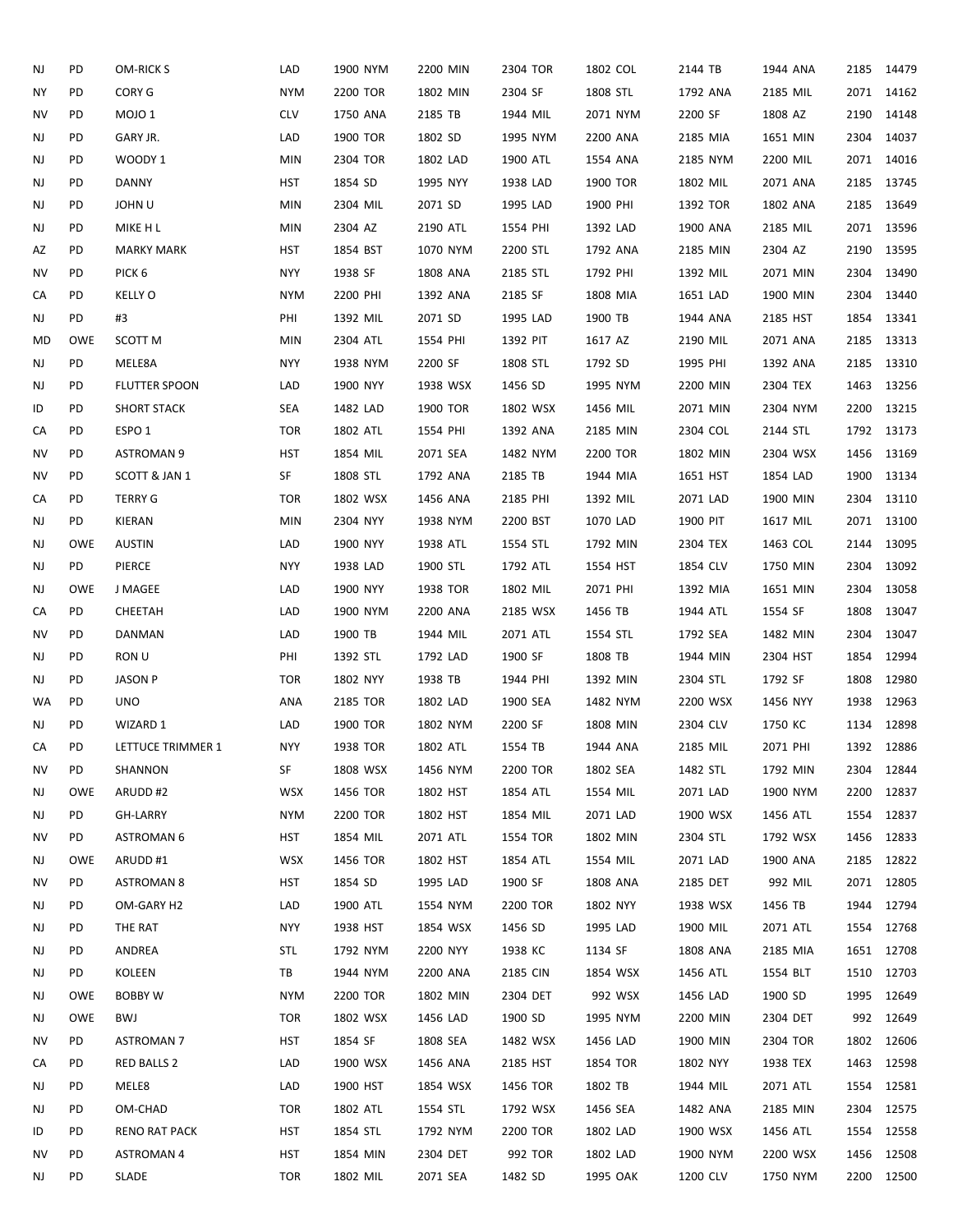| CA        | OWE        | <b>GRINGO</b>        | <b>NYY</b> | 1938 LAD | 1900 ATL | 1554 MIL | 2071 HST | 1854 CLV | 1750 WSH | 1390 | 12457      |
|-----------|------------|----------------------|------------|----------|----------|----------|----------|----------|----------|------|------------|
| NJ        | PD         | <b>JACK C</b>        | <b>STL</b> | 1792 NYM | 2200 ATL | 1554 SF  | 1808 LAD | 1900 PHI | 1392 TOR | 1802 | 12448      |
| <b>WA</b> | PD         | <b>DOS</b>           | ATL        | 1554 STL | 1792 ANA | 2185 SF  | 1808 SEA | 1482 PHI | 1392 NYM | 2200 | 12413      |
| NJ        | PD         | <b>OM-CATHY W</b>    | <b>NYY</b> | 1938 BST | 1070 NYM | 2200 STL | 1792 ANA | 2185 COL | 2144 BLT |      | 1070 12399 |
| NJ        | PD         | VAVA                 | LAD        | 1900 NYY | 1938 BST | 1070 TB  | 1944 NYM | 2200 ATL | 1554 STL |      | 1792 12398 |
| <b>NV</b> | PD         | <b>ASTROMAN 1</b>    | <b>HST</b> | 1854 DET | 992 ANA  | 2185 LAD | 1900 WSX | 1456 NYM | 2200 TOR |      | 1802 12389 |
| ID        | PD         | LONE DUCK            | PHI        | 1392 STL | 1792 SD  | 1995 ATL | 1554 TOR | 1802 NYM | 2200 MIA |      | 1651 12386 |
| CA        | PD         | RED BALLS 1          | LAD        | 1900 NYY | 1938 NYM | 2200 STL | 1792 ANA | 2185 CIN | 615 CLV  |      | 1750 12380 |
| NJ        | PD         | ADAM S 1             | AZ         | 2190 MIL | 2071 ATL | 1554 TEX | 1463 MIN | 2304 TOR | 1802 DET |      | 992 12376  |
| CA        | PD         | LETTUCE TRIMMER 2    | <b>BST</b> | 1070 TB  | 1944 ATL | 1554 SF  | 1808 STL | 1792 MIN | 2304 LAD | 1900 | 12372      |
| NJ        | PD         | <b>FROSTY</b>        | SF         | 1808 ATL | 1554 MIL | 2071 MIA | 1651 MIN | 2304 CUB | 1179 TOR |      | 1802 12369 |
| NJ        | PD         | <b>FOG MONSTER</b>   | <b>MIN</b> | 2304 ATL | 1554 TOR | 1802 LAD | 1900 NYY | 1938 PHI | 1392 TEX | 1463 | 12353      |
| AZ        | PD         | OMAHA RYAN           | <b>STL</b> | 1792 SEA | 1482 ANA | 2185 PHI | 1392 MIN | 2304 DET | 992 AZ   |      | 2190 12337 |
| NJ        | PD         | KIERAN               | ANA        | 2185 MIA | 1651 WSH | 1390 BST | 1070 NYY | 1938 LAD | 1900 NYM | 2200 | 12334      |
| NJ        | PD         | RACHEL C             | <b>STL</b> | 1792 LAD | 1900 NYM | 2200 BST | 1070 ATL | 1554 NYY | 1938 HST | 1854 | 12308      |
| NJ        | PD         | #2                   | ATL        | 1554 STL | 1792 LAD | 1900 WSX | 1456 HST | 1854 TOR | 1802 NYY | 1938 | 12296      |
| NJ        | PD         | <b>BILLYNIS 3</b>    | SD         | 1995 TOR | 1802 TB  | 1944 MIN | 2304 TEX | 1463 PHI | 1392 WSH | 1390 | 12290      |
| NJ        | PD         | KIERAN               | <b>COL</b> | 2144 BLT | 1070 CUB | 1179 NYM | 2200 SD  | 1995 LAD | 1900 STL |      | 1792 12280 |
| <b>NY</b> | PD         | <b>DENNIS</b>        | <b>NYM</b> | 2200 ANA | 2185 TB  | 1944 BLT | 1070 PIT | 1617 AZ  | 2190 BST |      | 1070 12276 |
| CA        | PD         | AL E.                | LAD        | 1900 SD  | 1995 SF  | 1808 ATL | 1554 HST | 1854 OAK | 1200 NYY |      | 1938 12249 |
| NJ        | PD         | <b>JIGGIE AGENT</b>  | <b>DET</b> | 992 MIN  | 2304 ATL | 1554 MIA | 1651 STL | 1792 SF  | 1808 COL |      | 2144 12245 |
| NJ        | PD         | S-MATT               | LAD        | 1900 TOR | 1802 NYM | 2200 ATL | 1554 STL | 1792 WSX | 1456 SEA |      | 1482 12186 |
| CA        | PD         | ESPO <sub>3</sub>    | <b>NYY</b> | 1938 SD  | 1995 WSX | 1456 ANA | 2185 PHI | 1392 TEX | 1463 CLV |      | 1750 12179 |
| NV        | PD         | <b>ASTROMAN 3</b>    | HST        | 1854 LAD | 1900 TOR | 1802 NYM | 2200 SEA | 1482 DET | 992 TB   | 1944 | 12174      |
| NJ        | PD         | WOODY 2              | <b>WSH</b> | 1390 LAD | 1900 DET | 992 MIN  | 2304 ATL | 1554 NYM | 2200 TOR |      | 1802 12142 |
| NV        | PD         | <b>ICKY VICKY</b>    | <b>NYY</b> | 1938 ANA | 2185 OAK | 1200 COL | 2144 STL | 1792 BLT | 1070 SF  | 1808 | 12137      |
| NJ        | OWE        | <b>JUSTIN W</b>      | OAK        | 1200 SD  | 1995 TOR | 1802 NYM | 2200 LAD | 1900 SEA | 1482 ATL |      | 1554 12133 |
| MD        | <b>OWE</b> | MARK M 1             | <b>MIN</b> | 2304 ATL | 1554 PHI | 1392 WSH | 1390 PIT | 1617 AZ  | 2190 MIA |      | 1651 12098 |
| NJ        | PD         | JLOOMIS 1            | ATL        | 1554 DET | 992 SF   | 1808 TOR | 1802 STL | 1792 NYM | 2200 NYY | 1938 | 12086      |
| NJ        | PD         | <b>BILLYNIS 1</b>    | <b>NYM</b> | 2200 WSX | 1456 SD  | 1995 ATL | 1554 ANA | 2185 PIT | 1617 BST |      | 1070 12077 |
| NJ        | PD         | UNCLE TOM            | LAD        | 1900 MIN | 2304 ATL | 1554 PHI | 1392 WSH | 1390 MIL | 2071 TEX |      | 1463 12074 |
| NJ        | PD         | OM-GARY H 1          | HST        | 1854 BST | 1070 NYY | 1938 MIL | 2071 LAD | 1900 COL | 2144 BLT |      | 1070 12047 |
| NJ        | OWE        | ARUDD#3              | SD         | 1995 MIL | 2071 KC  | 1134 TOR | 1802 SEA | 1482 LAD | 1900 MIA |      | 1651 12035 |
| NJ        | PD         | KIERAN               | DET        | 992 WSX  | 1456 LAD | 1900 COL | 2144 ATL | 1554 ANA | 2185 TOR |      | 1802 12033 |
| ID        | PD         | <b>MATTRESS JEFF</b> | ATL        | 1554 TEX | 1463 TOR | 1802 WSX | 1456 NYM | 2200 SEA | 1482 MIL |      | 2071 12028 |
| NJ        | PD.        | <b>HUGGYBEAR 2</b>   | LAD        | 1900 NYY | 1938 HST | 1854 WSX | 1456 SD  | 1995 TOR | 1802 BST | 1070 | 12015      |
| NJ        | PD.        | KIERAN               | LAD        | 1900 NYM | 2200 TOR | 1802 NSF | 1808 TB  | 1944 BLT | 1070 CUB |      | 1179 11903 |
| NJ        | OWE        | <b>BRIAN B</b>       | MIN        | 2304 SF  | 1808 ATL | 1554 SEA | 1482 TB  | 1944 STL | 1792 DET |      | 992 11876  |
| NJ        | PD.        | JLOOMIS 1570         | <b>MIN</b> | 2304 PHI | 1392 ATL | 1554 DET | 992 MIA  | 1651 MIL | 2071 LAD | 1900 | 11864      |
| NV        | PD         | <b>DUHHH</b>         | SF         | 1808 NYY | 1938 WSH | 1390 DET | 992 WSX  | 1456 MIL | 2071 NYM | 2200 | 11855      |
| NJ        | PD         | S-MATT W 2           | AZ         | 2190 ATL | 1554 CUB | 1179 MIN | 2304 PHI | 1392 TOR | 1802 WSH | 1390 | 11811      |
| NJ        | PD.        | STEPH S              | LAD        | 1900 NYY | 1938 PHI | 1392 BST | 1070 HST | 1854 WSX | 1456 NYM | 2200 | 11810      |
| MD        | <b>OWE</b> | MARK M 2             | <b>MIN</b> | 2304 ATL | 1554 PHI | 1392 WSH | 1390 CUB | 1179 TOR | 1802 ANA | 2185 | 11806      |
| NJ        | PD         | ADAM S 3             | PHI        | 1392 TB  | 1944 WSX | 1456 WSH | 1390 PIT | 1617 COL | 2144 HST |      | 1854 11797 |
| ΝV        | PD         | <b>ASTROMAN 5</b>    | HST        | 1854 MIN | 2304 KC  | 1134 PHI | 1392 DET | 992 ANA  | 2185 LAD | 1900 | 11761      |
| ΝV        | PD         | <b>GINGER SPICE</b>  | SF         | 1808 LAD | 1900 HST | 1854 TB  | 1944 NYY | 1938 OAK | 1200 BST |      | 1070 11714 |
| ΝV        | PD         | SCOTT & JAN 2        | SF         | 1808 STL | 1792 MIL | 2071 ANA | 2185 MIA | 1651 CUB | 1179 DET |      | 992 11678  |
| NJ        | <b>OWE</b> | GH-HENRY 1           | <b>BST</b> | 1070 NYM | 2200 SF  | 1808 MIN | 2304 SEA | 1482 STL | 1792 DET |      | 992 11648  |
| NJ        | PD         | OM-ALAN & FI         | LAD        | 1900 ANA | 2185 PHI | 1392 NYM | 2200 ATL | 1554 TOR | 1802 CIN |      | 615 11648  |
| NJ        | PD         | TODD C               | <b>STL</b> | 1792 WSX | 1456 HST | 1854 PHI | 1392 NYM | 2200 TB  | 1944 DET |      | 992 11630  |
|           |            |                      |            |          |          |          |          |          |          |      |            |